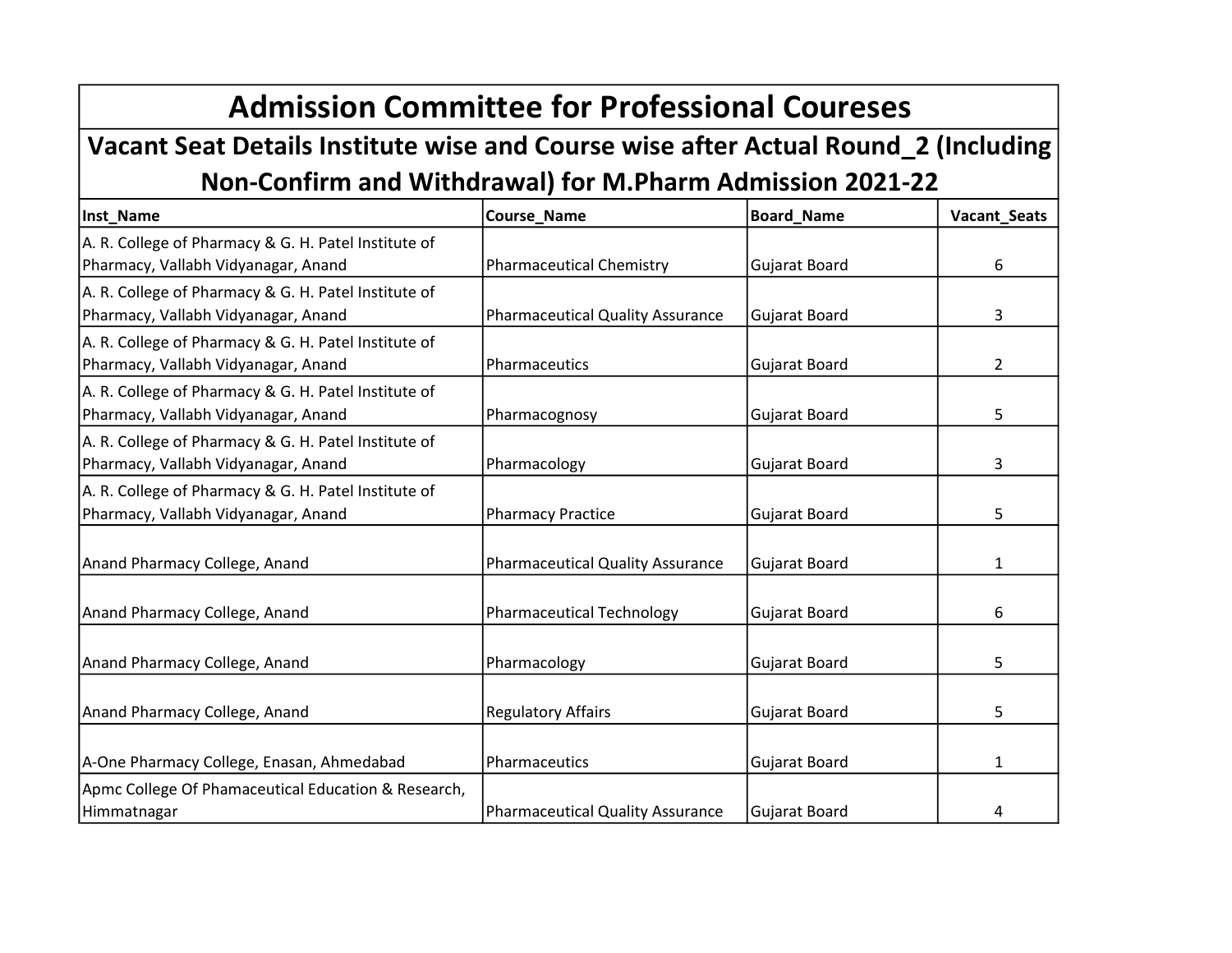| Arihant School Of Pharmacy & Bio Research Institute,<br>Uvarsad, Adalaj | <b>Pharmaceutical Quality Assurance</b> | Gujarat Board        | 3              |
|-------------------------------------------------------------------------|-----------------------------------------|----------------------|----------------|
|                                                                         |                                         |                      |                |
| Arihant School Of Pharmacy & Bio Research Institute,<br>Uvarsad, Adalaj | Pharmaceutics                           | Gujarat Board        | $\overline{2}$ |
| Arihant School Of Pharmacy & Bio Research Institute,                    |                                         |                      |                |
| Uvarsad, Adalaj                                                         | Pharmacognosy                           | Gujarat Board        | 4              |
| Arihant School Of Pharmacy & Bio Research Institute,                    |                                         |                      |                |
| Uvarsad, Adalaj                                                         | Pharmacology                            | Gujarat Board        | $\overline{2}$ |
|                                                                         |                                         |                      |                |
| B.K.Modi Govt. Pharmacy, Rajkot                                         | <b>Pharmaceutical Quality Assurance</b> | Gujarat Board        | 3              |
|                                                                         |                                         |                      |                |
| B.K.Modi Govt. Pharmacy, Rajkot                                         | Pharmaceutics                           | Gujarat Board        | 1              |
|                                                                         |                                         |                      |                |
| Bhagvan Mahavir College Of Pharmacy, Surat                              | <b>Pharmaceutical Quality Assurance</b> | Gujarat Board        | 10             |
|                                                                         |                                         |                      |                |
| Bhagvan Mahavir College Of Pharmacy, Surat                              | Pharmaceutics                           | <b>Gujarat Board</b> | 14             |
| Bhagvan Mahavir College Of Pharmacy, Surat                              | <b>Regulatory Affairs</b>               | Gujarat Board        | 15             |
|                                                                         |                                         |                      |                |
| C.U.Shah College Of Pharmacy & Research, Wadhwan                        | <b>Pharmaceutical Quality Assurance</b> | Gujarat Board        | 14             |
|                                                                         |                                         |                      |                |
| C.U.Shah College Of Pharmacy & Research , Wadhwan                       | Pharmaceutics                           | Gujarat Board        | 13             |
| Department Of Pharmaceutical Sciences, Saurashtra                       |                                         |                      |                |
| University                                                              | Pharmaceutical Bio-Technology           | Gujarat Board        | 15             |
| Department Of Pharmaceutical Sciences, Saurashtra                       |                                         |                      |                |
| University                                                              | <b>Pharmaceutical Quality Assurance</b> | <b>Gujarat Board</b> | 8              |
| Department Of Pharmaceutical Sciences, Saurashtra                       |                                         |                      |                |
| University                                                              | Pharmaceutics                           | Gujarat Board        | 5              |
| Department Of Pharmaceutical Sciences, Saurashtra                       |                                         |                      |                |
| University                                                              | Pharmacognosy                           | Gujarat Board        | 10             |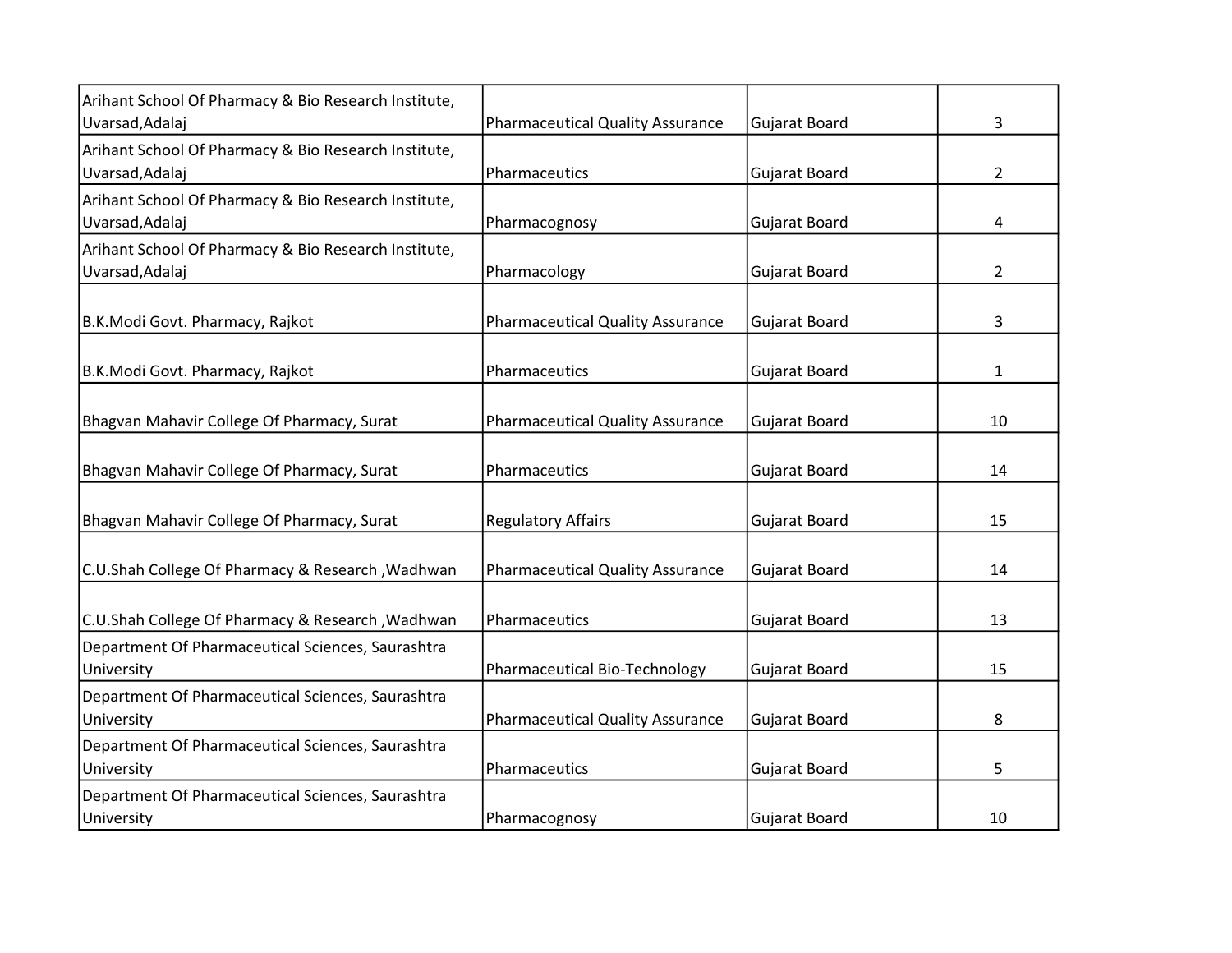| Department Of Pharmaceutical Sciences, Saurashtra  |                                         |                      |                |
|----------------------------------------------------|-----------------------------------------|----------------------|----------------|
| University                                         | Pharmacology                            | Gujarat Board        | 5              |
| Department Of Pharmaceutical Sciences, Saurashtra  |                                         |                      |                |
| University                                         | <b>Regulatory Affairs</b>               | Gujarat Board        | 11             |
| Faculty Of Pharmacy, Dharamsinh Desai              |                                         |                      |                |
| Univesity, Nadiad                                  | <b>Pharmaceutical Quality Assurance</b> | Gujarat Board        | 5              |
| Faculty Of Pharmacy, Dharamsinh Desai              |                                         |                      |                |
| Univesity, Nadiad                                  | Pharmaceutics                           | Gujarat Board        | $\mathbf{1}$   |
| Faculty of Pharmacy, M.S.University of Baroda,     |                                         |                      |                |
| Vadodara                                           | <b>Pharmaceutical Technology</b>        | Gujarat Board        | $\mathbf{1}$   |
| Faculty of Pharmacy, M.S.University of Baroda,     |                                         |                      |                |
| Vadodara                                           | Pharmacognosy                           | <b>Gujarat Board</b> | 1              |
| Faculty of Pharmacy, M.S.University of Baroda,     |                                         |                      |                |
| Vadodara                                           | Pharmacology                            | Gujarat Board        | 2              |
| Faculty of Pharmacy, Nootan Pharmacy College,      |                                         |                      |                |
| Visnagar, Mehsana (Sankalchand Patel University)   | <b>Pharmaceutical Quality Assurance</b> | Gujarat Board        | 1              |
| Faculty of Pharmacy, Nootan Pharmacy College,      |                                         |                      |                |
| Visnagar, Mehsana (Sankalchand Patel University)   | Pharmaceutics                           | Gujarat Board        | 1              |
| Graduate School of Pharmacy, Gujarat Technological |                                         |                      |                |
| University, Gandhinagar                            | Pharmaceutics                           | Outside Gujarat      | 1              |
| Graduate School of Pharmacy, Gujarat Technological |                                         |                      |                |
| University, Gandhinagar                            | Phytopharmacy and Phytomedicine         | Gujarat Board        | 1              |
| Graduate School of Pharmacy, Gujarat Technological |                                         |                      |                |
| University, Gandhinagar                            | <b>Regulatory Affairs</b>               | Gujarat Board        | $\mathbf{1}$   |
| Graduate School of Pharmacy, Gujarat Technological |                                         |                      |                |
| University, Gandhinagar                            | <b>Regulatory Affairs</b>               | Outside Gujarat      | 1              |
| Indubhai Patel College Of Pharmacy And Research    |                                         |                      |                |
| Centre, Dharmaj                                    | <b>Pharmaceutical Quality Assurance</b> | <b>Gujarat Board</b> | $\overline{7}$ |
| Indubhai Patel College Of Pharmacy And Research    |                                         |                      |                |
| Centre, Dharmaj                                    | Pharmaceutics                           | <b>Gujarat Board</b> | 7              |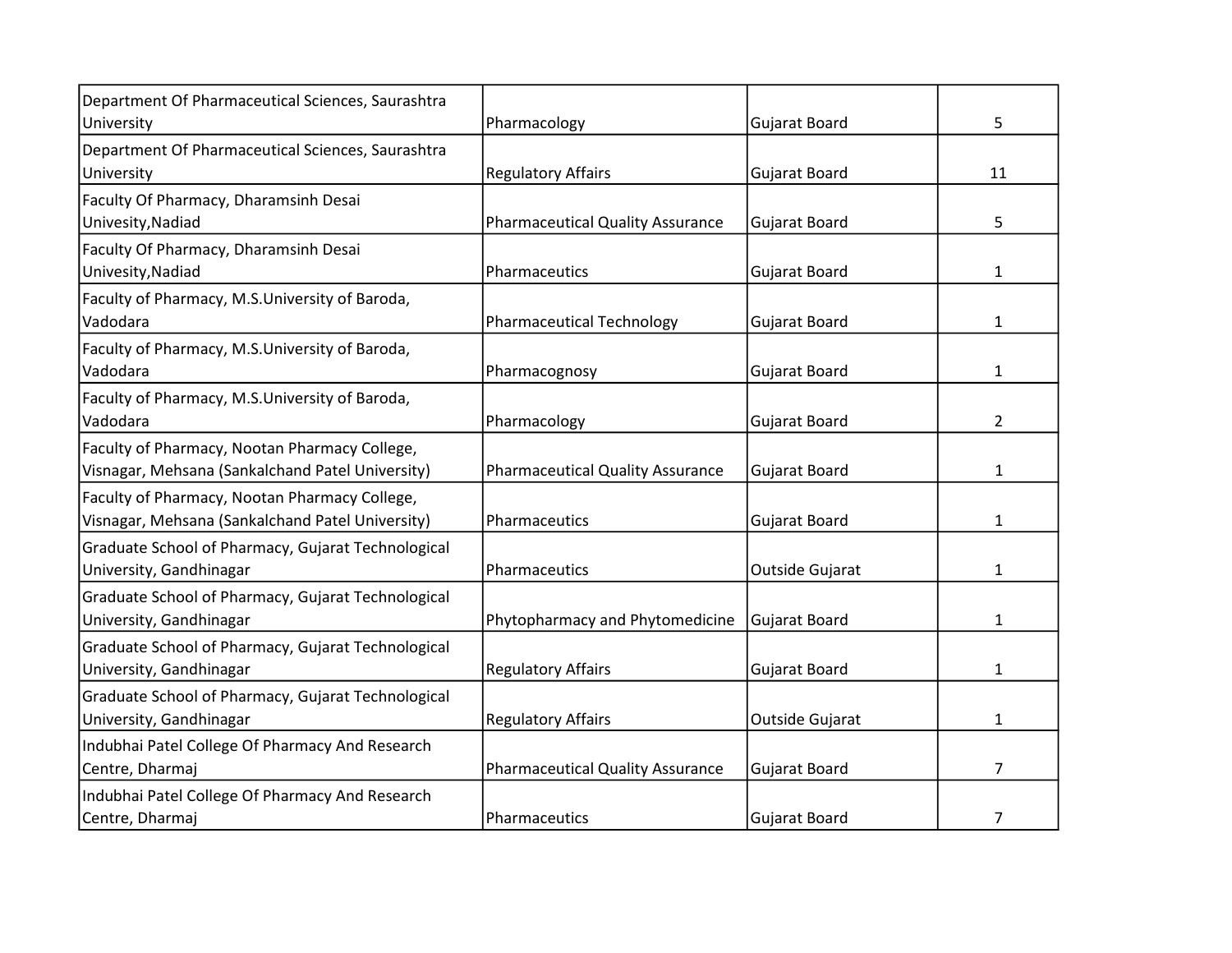| Indubhai Patel College Of Pharmacy And Research        |                                         |                      |                |
|--------------------------------------------------------|-----------------------------------------|----------------------|----------------|
| Centre, Dharmaj                                        | <b>Pharmacy Practice</b>                | Gujarat Board        | 12             |
|                                                        |                                         |                      |                |
| Indukaka Ipcowala College Of Pharmacy, New V.V.Nagar   | Pharmaceutical Analysis                 | <b>Gujarat Board</b> | 11             |
|                                                        |                                         |                      |                |
| Indukaka Ipcowala College Of Pharmacy, New V.V.Nagar   | Pharmaceutics                           | <b>Gujarat Board</b> | 13             |
| K.B.Institute Of Pharmaceutical Edu. & Res.,           |                                         |                      |                |
| Gandhinagar                                            | <b>Pharmaceutical Quality Assurance</b> | Gujarat Board        | 7              |
| K.B.Institute Of Pharmaceutical Edu. & Res.,           |                                         |                      |                |
| Gandhinagar                                            | Pharmaceutics                           | Gujarat Board        | 4              |
| K.B.Institute Of Pharmaceutical Edu. & Res.,           |                                         |                      |                |
| Gandhinagar                                            | Pharmacology                            | Gujarat Board        | 1              |
| K.B.Institute Of Pharmaceutical Edu. & Res.,           |                                         |                      |                |
| Gandhinagar                                            | <b>Pharmacy Practice</b>                | Gujarat Board        | 13             |
| K.B.Institute Of Pharmaceutical Edu. & Res.,           |                                         |                      |                |
| Gandhinagar                                            | <b>Regulatory Affairs</b>               | Gujarat Board        | 11             |
|                                                        |                                         |                      |                |
| K.B.Raval College Of Pharmacy, At Shertha, Gandhinagar | <b>Pharmaceutical Quality Assurance</b> | Gujarat Board        | 5              |
|                                                        |                                         |                      |                |
| K.B.Raval College Of Pharmacy, At Shertha, Gandhinagar | Pharmaceutics                           | <b>Gujarat Board</b> | $\overline{2}$ |
|                                                        |                                         |                      |                |
| Kalol Institute Of Pharmacy, Kalol                     | <b>Pharmaceutical Quality Assurance</b> | <b>Gujarat Board</b> | 3              |
|                                                        |                                         |                      |                |
| Kalol Institute Of Pharmacy, Kalol                     | Pharmaceutics                           | Gujarat Board        | 8              |
| Krishna School of Pharmacy & Research (formerly known  |                                         |                      |                |
| as Babaria Institute of Pharmacy)                      | <b>Pharmaceutical Quality Assurance</b> | <b>Gujarat Board</b> | 8              |
| Krishna School of Pharmacy & Research (formerly known  |                                         |                      |                |
| as Babaria Institute of Pharmacy)                      | <b>Pharmaceutical Technology</b>        | Gujarat Board        | 15             |
| Krishna School of Pharmacy & Research (formerly known  |                                         |                      |                |
| as Babaria Institute of Pharmacy)                      | Pharmaceutics                           | <b>Gujarat Board</b> | 9              |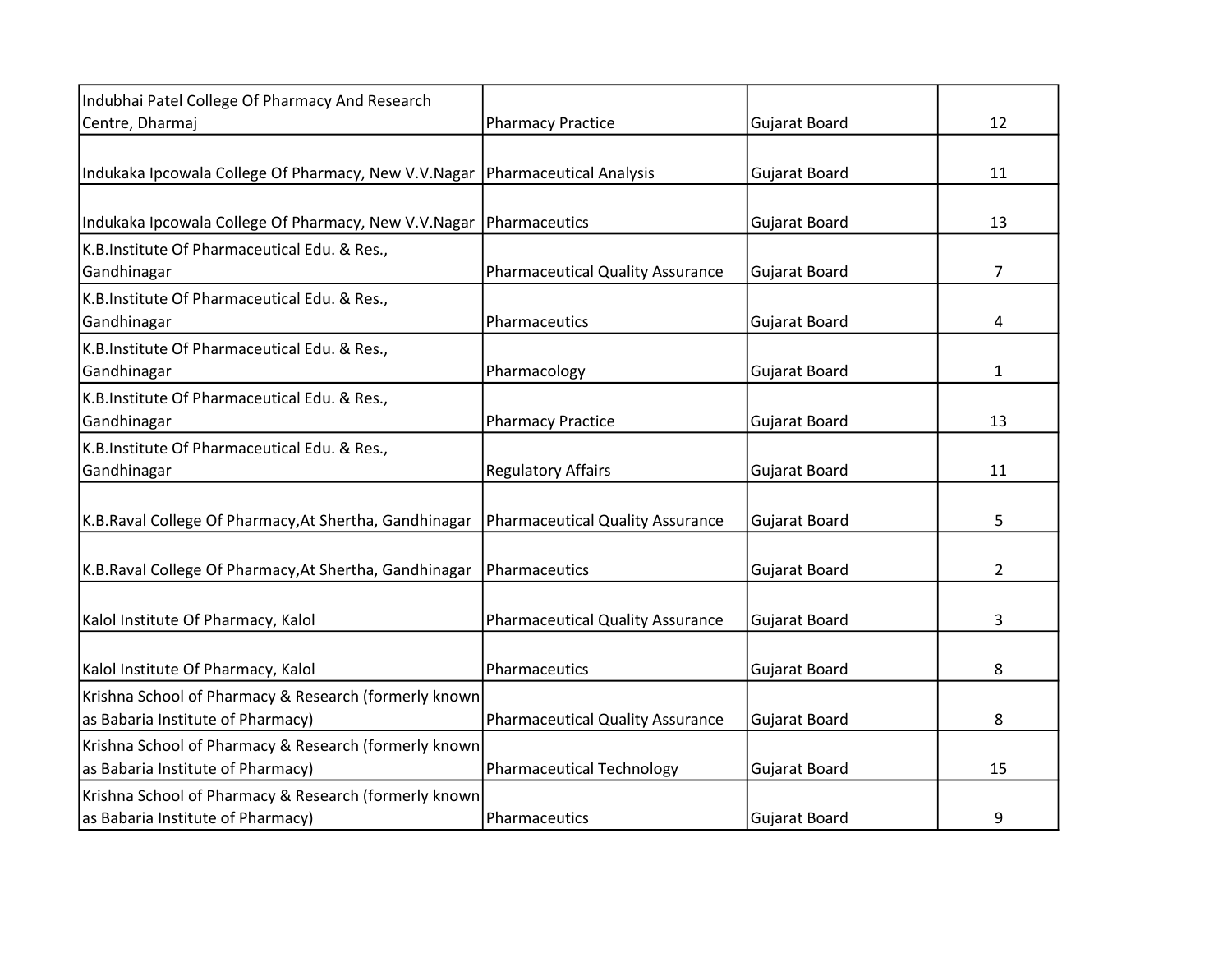| Krishna School of Pharmacy & Research (formerly known           |                                         |                      |                |
|-----------------------------------------------------------------|-----------------------------------------|----------------------|----------------|
| as Babaria Institute of Pharmacy)                               | Pharmacology                            | <b>Gujarat Board</b> | 14             |
| L. J. Institute Of Pharmacy, Sanand, Ahmedabad                  | <b>Pharmaceutical Quality Assurance</b> | <b>Gujarat Board</b> | 5              |
| L. J. Institute Of Pharmacy, Sanand, Ahmedabad                  | <b>Pharmaceutical Technology</b>        | <b>Gujarat Board</b> | $\overline{2}$ |
| L. J. Institute Of Pharmacy, Sanand, Ahmedabad                  | Pharmacology                            | <b>Gujarat Board</b> | 1              |
| L. J. Institute Of Pharmacy, Sanand, Ahmedabad                  | <b>Regulatory Affairs</b>               | Gujarat Board        | $\mathbf{1}$   |
| L.M.College Of Pharmacy, Ahmedabad                              | <b>Pharmaceutical Chemistry</b>         | Gujarat Board        | 4              |
| L.M.College Of Pharmacy, Ahmedabad                              | <b>Pharmaceutical Quality Assurance</b> | <b>Gujarat Board</b> | $\overline{2}$ |
| L.M.College Of Pharmacy, Ahmedabad                              | Pharmaceutics                           | Gujarat Board        | 1              |
| L.M.College Of Pharmacy, Ahmedabad                              | Pharmacognosy                           | <b>Gujarat Board</b> | $\overline{2}$ |
| Laxminarayan Dev College Of Pharmacy, Bholav,<br><b>Bharuch</b> | <b>Pharmaceutical Quality Assurance</b> | Gujarat Board        | 5              |
| Laxminarayan Dev College Of Pharmacy, Bholav,<br>Bharuch        | Pharmaceutics                           | <b>Gujarat Board</b> | 6              |
| Maliba Pharmacy College, Tarsadi, Bardoli, Surat                | <b>Pharmaceutical Quality Assurance</b> | <b>Gujarat Board</b> | 5              |
| Maliba Pharmacy College, Tarsadi, Bardoli, Surat                | Pharmaceutics                           | <b>Gujarat Board</b> | 4              |
| Maliba Pharmacy College, Tarsadi, Bardoli, Surat                | Pharmacology                            | Gujarat Board        | 13             |
| N.R. Vekaria Inst. Of Pharmacy & Research Center,<br>Junagadh   | <b>Pharmaceutical Quality Assurance</b> | Gujarat Board        | 7              |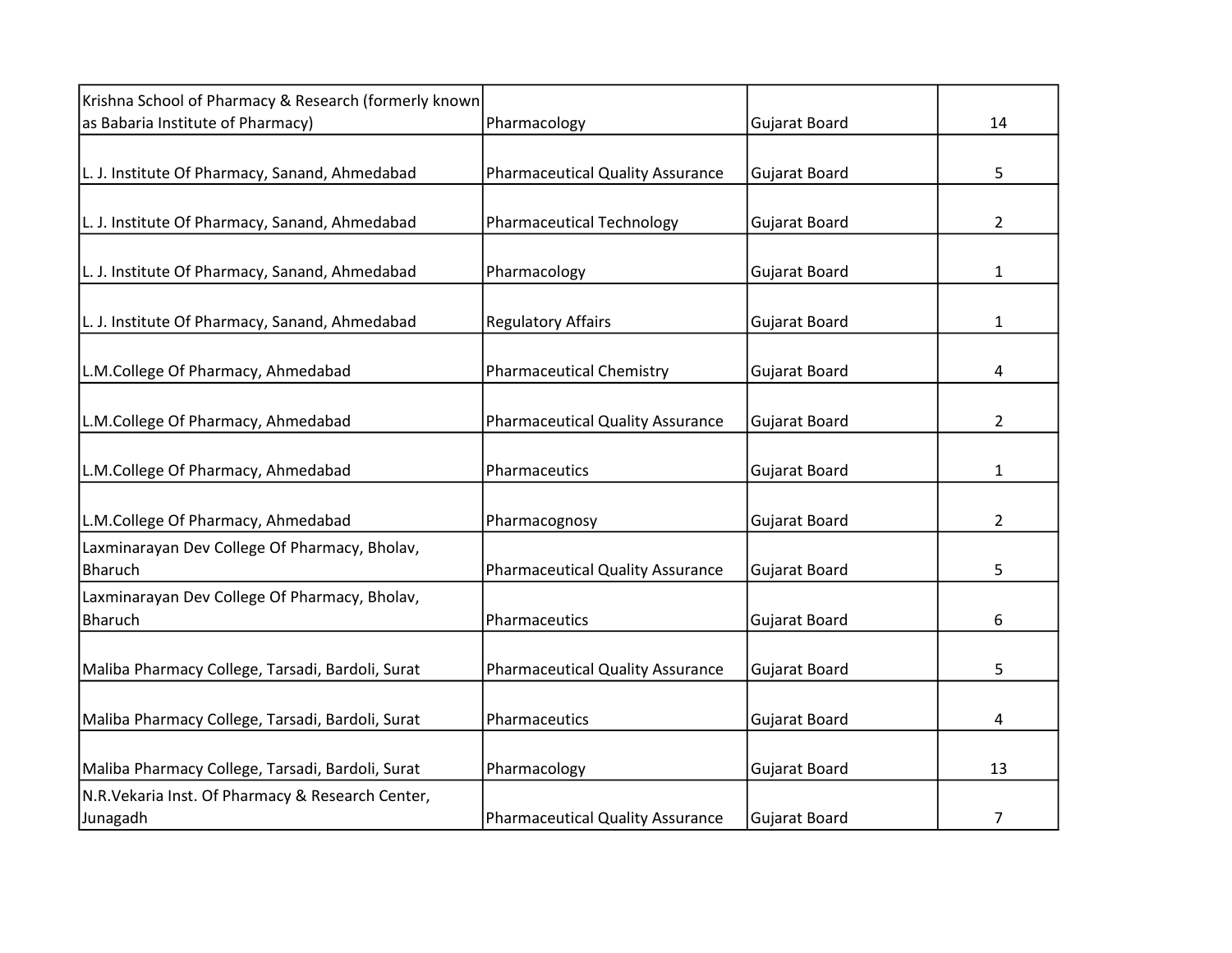| Noble College Of Pharmacy, Junagadh       | <b>Pharmaceutical Quality Assurance</b> | <b>Gujarat Board</b> | $\overline{2}$ |
|-------------------------------------------|-----------------------------------------|----------------------|----------------|
|                                           |                                         |                      |                |
| Parul Inst.Of Pharmacy, Limda, Vadodara   | <b>Industrial Pharmacy</b>              | <b>Gujarat Board</b> | 8              |
|                                           |                                         |                      |                |
| Parul Inst.Of Pharmacy, Limda, Vadodara   | <b>Pharmaceutical Analysis</b>          | <b>Gujarat Board</b> | 6              |
| Parul Inst.Of Pharmacy, Limda, Vadodara   | Pharmaceutical Bio-Technology           | <b>Gujarat Board</b> | $\overline{7}$ |
| Parul Inst.Of Pharmacy, Limda, Vadodara   | <b>Pharmaceutical Chemistry</b>         | <b>Gujarat Board</b> | 4              |
| Parul Inst.Of Pharmacy, Limda, Vadodara   | <b>Pharmaceutical Quality Assurance</b> | Gujarat Board        | $\mathbf{1}$   |
| Parul Inst.Of Pharmacy, Limda, Vadodara   | <b>Pharmaceutical Technology</b>        | <b>Gujarat Board</b> | 5              |
| Parul Inst.Of Pharmacy, Limda, Vadodara   | Pharmaceutics                           | <b>Gujarat Board</b> | 1              |
| Parul Inst.Of Pharmacy, Limda, Vadodara   | Pharmacology                            | <b>Gujarat Board</b> | 7              |
| Parul Inst.Of Pharmacy, Limda, Vadodara   | <b>Pharmacy Practice</b>                | <b>Gujarat Board</b> | 5              |
| Parul Inst.Of Pharmacy, Limda, Vadodara   | Phytopharmacy and Phytomedicine         | <b>Gujarat Board</b> | $\overline{7}$ |
| Parul Inst.Of Pharmacy, Limda, Vadodara   | <b>Regulatory Affairs</b>               | <b>Gujarat Board</b> | 7              |
| Parul Institute Of Pharmacy And Research, |                                         |                      |                |
| Limda, Waghodiya                          | <b>Industrial Pharmacy</b>              | <b>Gujarat Board</b> | 8              |
| Parul Institute Of Pharmacy And Research, |                                         |                      |                |
| Limda, Waghodiya                          | <b>Pharmaceutical Analysis</b>          | Gujarat Board        | 7              |
| Parul Institute Of Pharmacy And Research, |                                         |                      |                |
| Limda, Waghodiya                          | Pharmaceutical Bio-Technology           | Gujarat Board        | 7              |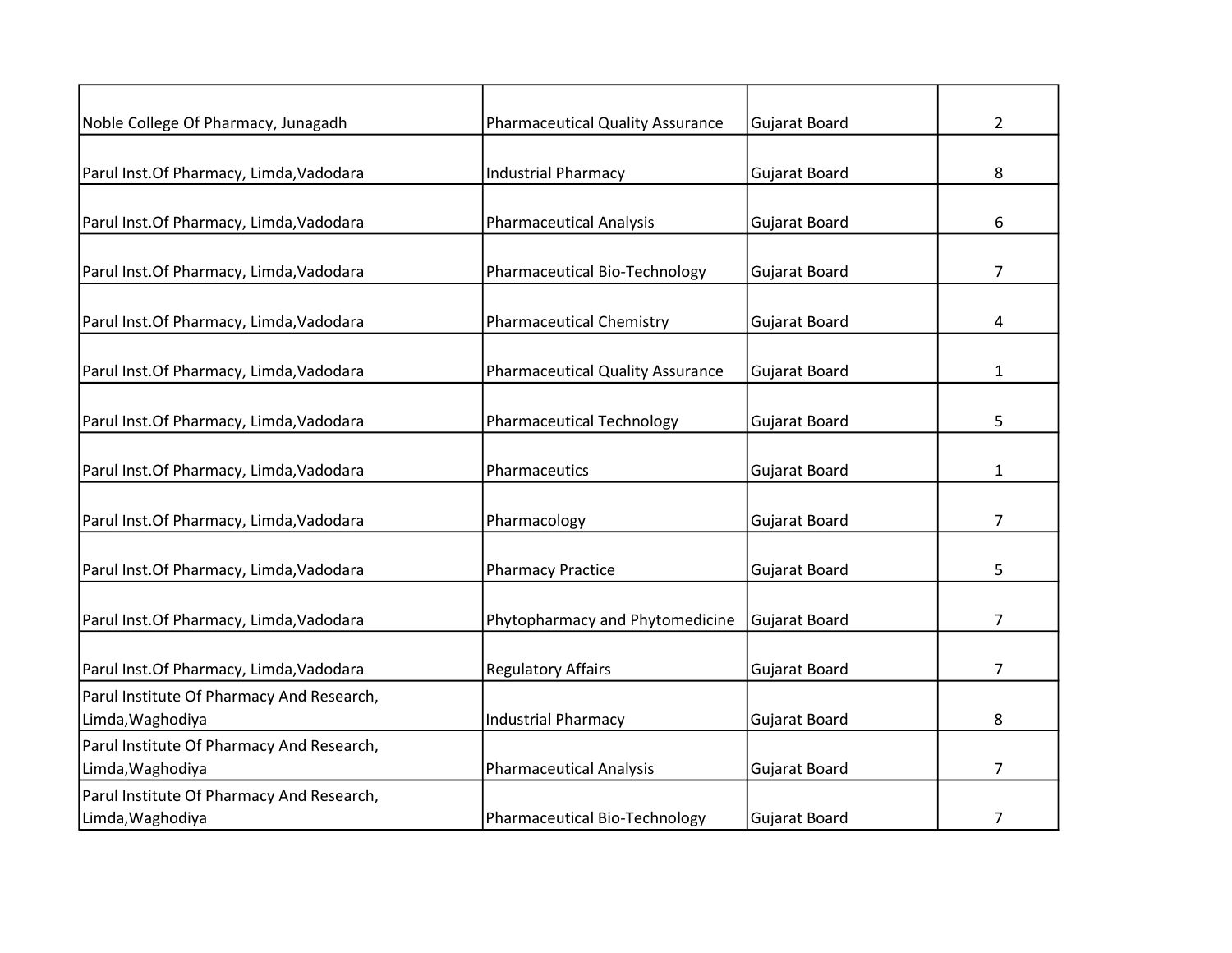| Parul Institute Of Pharmacy And Research,             |                                         |                      |                |
|-------------------------------------------------------|-----------------------------------------|----------------------|----------------|
| Limda, Waghodiya                                      | <b>Pharmaceutical Chemistry</b>         | Gujarat Board        | 8              |
| Parul Institute Of Pharmacy And Research,             |                                         |                      |                |
| Limda, Waghodiya                                      | <b>Pharmaceutical Quality Assurance</b> | Gujarat Board        | 1              |
| Parul Institute Of Pharmacy And Research,             |                                         |                      |                |
| Limda, Waghodiya                                      | <b>Pharmaceutical Technology</b>        | Gujarat Board        | 7              |
| Parul Institute Of Pharmacy And Research,             |                                         |                      |                |
| Limda, Waghodiya                                      | Pharmaceutics                           | Gujarat Board        | $\overline{2}$ |
| Parul Institute Of Pharmacy And Research,             |                                         |                      |                |
| Limda, Waghodiya                                      | Pharmacognosy                           | Gujarat Board        | 7              |
| Parul Institute Of Pharmacy And Research,             |                                         |                      |                |
| Limda, Waghodiya                                      | Pharmacology                            | Gujarat Board        | 5              |
| Parul Institute Of Pharmacy And Research,             |                                         |                      |                |
| Limda, Waghodiya                                      | <b>Pharmacy Practice</b>                | Gujarat Board        | 8              |
| Parul Institute Of Pharmacy And Research,             |                                         |                      |                |
| Limda, Waghodiya                                      | <b>Regulatory Affairs</b>               | Gujarat Board        | 6              |
|                                                       |                                         |                      |                |
| Pioneer Pharmacy Degree College, Sayajipura, Vadodara | <b>Pharmaceutical Quality Assurance</b> | Gujarat Board        | 8              |
|                                                       |                                         |                      |                |
| Pioneer Pharmacy Degree College, Sayajipura, Vadodara | Pharmaceutics                           | <b>Gujarat Board</b> | 6              |
| Postgraduate Dept. of Pharmaceutical Sciences, Sardar |                                         |                      |                |
| Patel University, Vallabh Vidyanagar, Anand           | Pharmaceutics                           | Gujarat Board        | 2              |
|                                                       |                                         |                      |                |
| Ramanbhai Patel College Of Pharmacy, Changa           | <b>Pharmaceutical Quality Assurance</b> | <b>Gujarat Board</b> | 1              |
|                                                       |                                         |                      |                |
| Ramanbhai Patel College Of Pharmacy, Changa           | <b>Pharmaceutical Technology</b>        | <b>Gujarat Board</b> | 1              |
|                                                       |                                         |                      |                |
| Ramanbhai Patel College Of Pharmacy, Changa           | Pharmacology                            | <b>Gujarat Board</b> | $\overline{2}$ |
|                                                       |                                         |                      |                |
| Ramanbhai Patel College Of Pharmacy, Changa           | <b>Pharmacy Practice</b>                | <b>Gujarat Board</b> | 8              |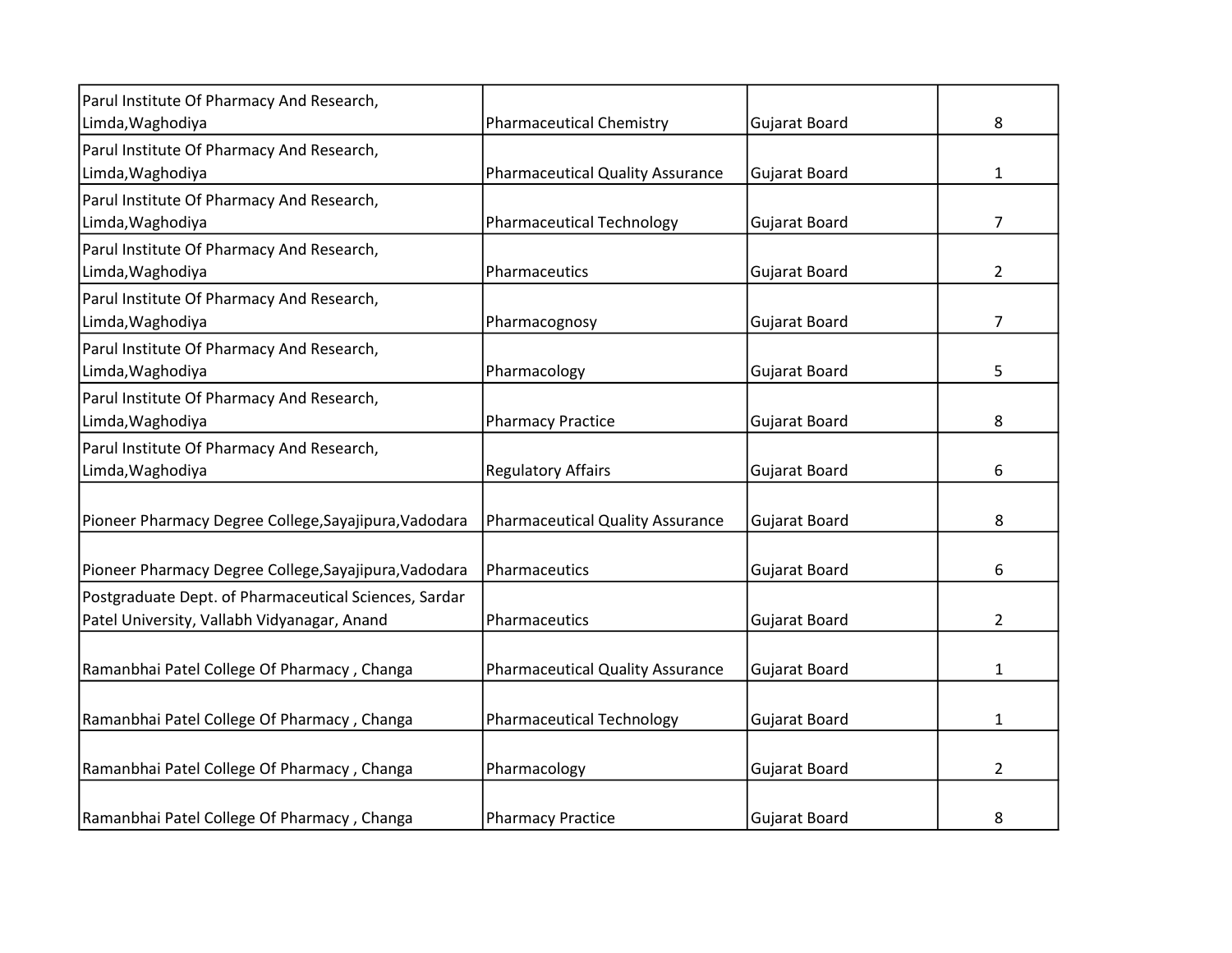| Ramanbhai Patel College Of Pharmacy, Changa       | <b>Regulatory Affairs</b>               | Gujarat Board        | $\overline{2}$ |
|---------------------------------------------------|-----------------------------------------|----------------------|----------------|
|                                                   |                                         |                      |                |
| Rofel Shri G.M.Bilakhia College Of Pharmacy, Vapi | Pharmaceutics                           | Gujarat Board        | $\mathbf{1}$   |
|                                                   |                                         |                      |                |
| Rofel Shri G.M.Bilakhia College Of Pharmacy, Vapi | Pharmacology                            | Gujarat Board        | $\overline{2}$ |
| SAL Institute of Pharmacy, Bhadaj, Ahmedabad      | Pharmaceutics                           | <b>Gujarat Board</b> | $\mathbf{1}$   |
| Saraswati Institute Of Pharmaceutical             |                                         |                      |                |
| Science, Dhanap, Chiloda                          | <b>Pharmaceutical Quality Assurance</b> | <b>Gujarat Board</b> | 11             |
| Saraswati Institute Of Pharmaceutical             |                                         |                      |                |
| Science, Dhanap, Chiloda                          | Pharmaceutics                           | <b>Gujarat Board</b> | 10             |
|                                                   |                                         |                      |                |
| Sardar Patel College Of Pharmacy, Bakrol          | <b>Pharmaceutical Quality Assurance</b> | <b>Gujarat Board</b> | 3              |
|                                                   |                                         |                      |                |
| Sardar Patel College Of Pharmacy, Bakrol          | Pharmaceutics                           | Gujarat Board        | 6              |
| Sardar Patel College Of Pharmacy, Bakrol          | Pharmacology                            | <b>Gujarat Board</b> | 3              |
|                                                   |                                         |                      |                |
| Sat Kaival College Of Pharmacy , Sarsa (Anand)    | <b>Pharmaceutical Quality Assurance</b> | Gujarat Board        | 9              |
| School of Pharmaceutical Science, Faculty of      |                                         |                      |                |
| Paramedical Sciences, Atmiya University, Rajkot   | <b>Pharmaceutical Quality Assurance</b> | Gujarat Board        | 4              |
| School of Pharmaceutical Science, Faculty of      |                                         |                      |                |
| Paramedical Sciences, Atmiya University, Rajkot   | Pharmaceutics                           | <b>Gujarat Board</b> | 5              |
| School Of Pharmacy, R.K.University, Rajkot        |                                         |                      | 7              |
|                                                   | <b>Pharmaceutical Quality Assurance</b> | Gujarat Board        |                |
| School Of Pharmacy, R.K.University, Rajkot        | Pharmaceutics                           | <b>Gujarat Board</b> | 6              |
| School Of Pharmacy, R.K.University, Rajkot        | Pharmacology                            | <b>Gujarat Board</b> | 6              |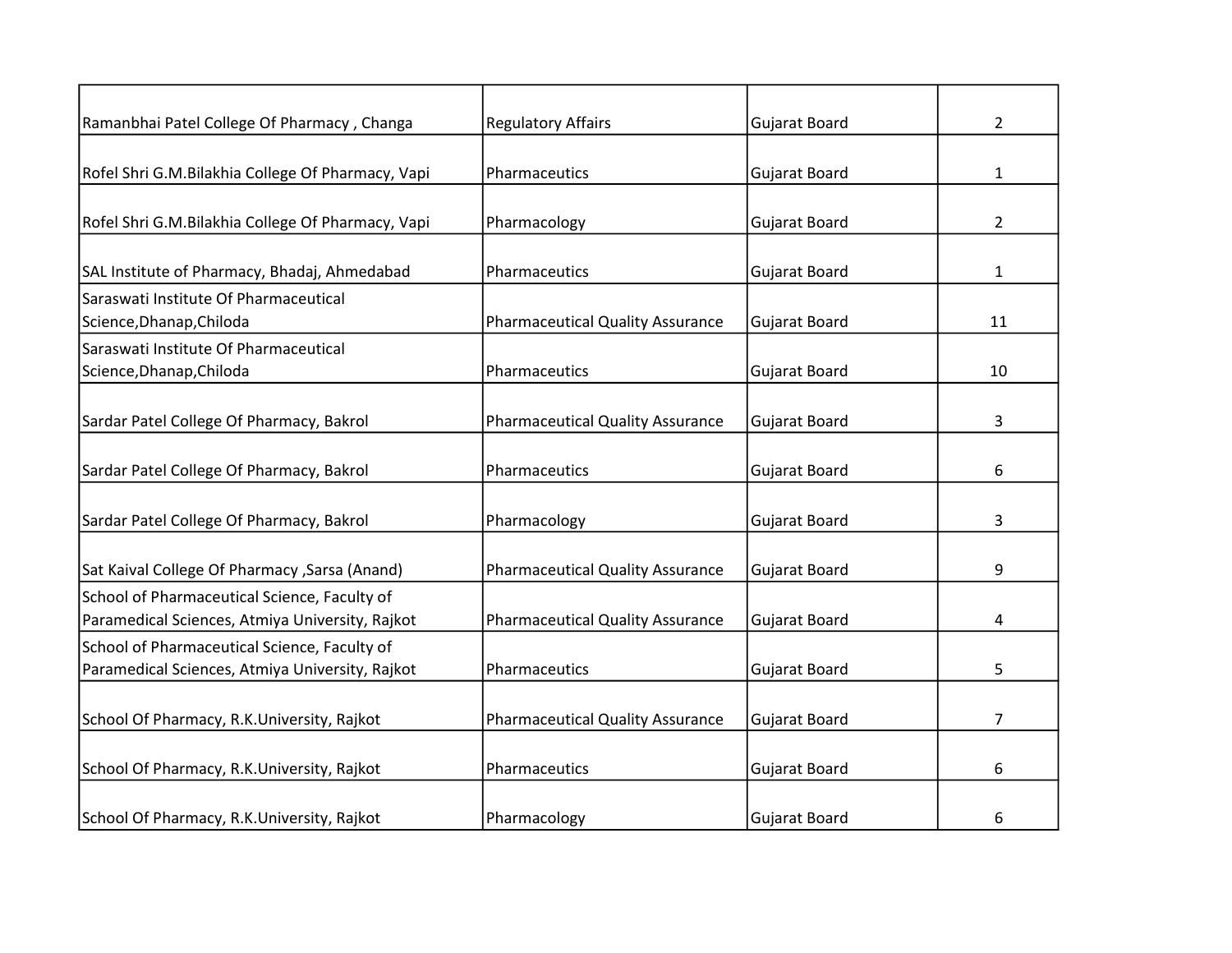| Shankarsinh Vaghela Bapu Institute Of Pharmacy, Unava,                         |                                         |                      |                |
|--------------------------------------------------------------------------------|-----------------------------------------|----------------------|----------------|
| Gandhinagar                                                                    | <b>Pharmaceutical Quality Assurance</b> | Gujarat Board        | $\overline{7}$ |
| Shankarsinh Vaghela Bapu Institute Of Pharmacy, Unava,                         |                                         |                      |                |
| Gandhinagar                                                                    | Pharmaceutics                           | Gujarat Board        | $\overline{2}$ |
|                                                                                |                                         |                      |                |
| Sharda School Of Pharmacy, Gandhinagar                                         | <b>Pharmaceutical Quality Assurance</b> | Gujarat Board        | $\overline{2}$ |
| Sharda School Of Pharmacy, Gandhinagar                                         | Pharmaceutics                           | Gujarat Board        | 5              |
| Shivam Pharmaceutical Studies & Res., Valasan                                  | <b>Pharmacy Practice</b>                | <b>Gujarat Board</b> | $\mathbf{1}$   |
| Shree Dhanvantary Pharmacy College, Kim, Surat                                 | <b>Pharmaceutical Chemistry</b>         | Gujarat Board        | 4              |
| Shree Dhanvantary Pharmacy College, Kim, Surat                                 | <b>Pharmaceutical Quality Assurance</b> | <b>Gujarat Board</b> | $\mathbf{1}$   |
| Shree Dhanvantary Pharmacy College, Kim, Surat                                 | Pharmaceutics                           | <b>Gujarat Board</b> | $\overline{2}$ |
| Shree Dhanvantary Pharmacy College, Kim, Surat                                 | Pharmacology                            | <b>Gujarat Board</b> | $\overline{7}$ |
| Shree Dhanvantary Pharmacy College, Kim, Surat                                 | <b>Regulatory Affairs</b>               | <b>Gujarat Board</b> | $\overline{7}$ |
| Shree H.N.Shukla Inst. Of Pharmaceutical Education &<br>Res., Amargadh, Rajkot | <b>Pharmaceutical Quality Assurance</b> | <b>Gujarat Board</b> | $\mathbf{1}$   |
| Shree H.N.Shukla Inst. Of Pharmaceutical Education &<br>Res., Amargadh, Rajkot | Pharmaceutics                           | Gujarat Board        | 3              |
| Shree Naranjibhai Lalbhai Patel College of Pharmacy,                           |                                         |                      |                |
| Umrakh                                                                         | <b>Pharmaceutical Quality Assurance</b> | <b>Gujarat Board</b> | 13             |
| Shree Naranjibhai Lalbhai Patel College of Pharmacy,<br>Umrakh                 | Pharmaceutics                           | Gujarat Board        | $\overline{7}$ |
| Shree Naranjibhai Lalbhai Patel College of Pharmacy,                           |                                         |                      |                |
| Umrakh                                                                         | Pharmacology                            | <b>Gujarat Board</b> | 11             |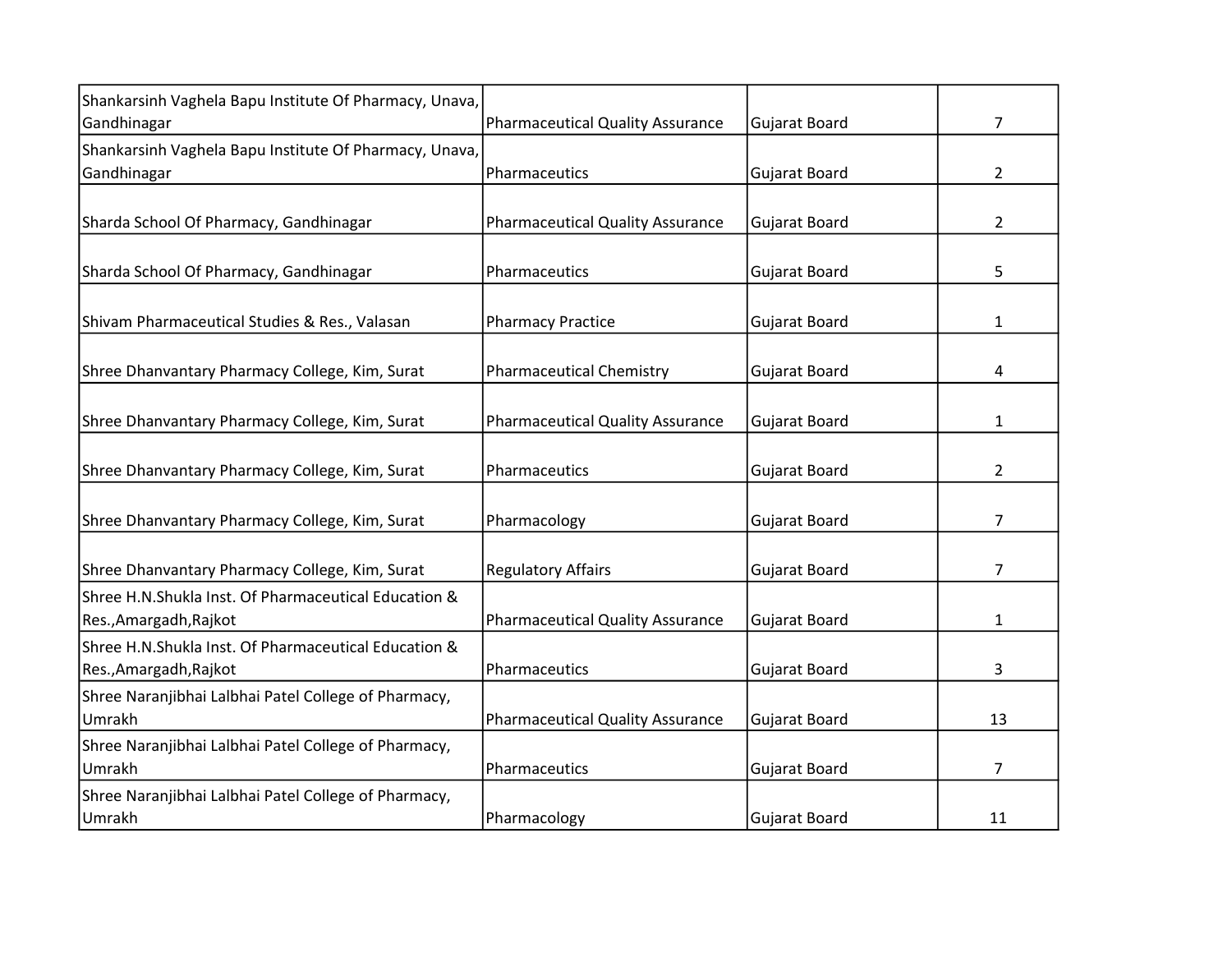| Shree S.K.Patel Coll. Of Pharmaceutical Edu. & Res., |                                         |                      |                |
|------------------------------------------------------|-----------------------------------------|----------------------|----------------|
| Mehsana                                              | <b>Pharmaceutical Quality Assurance</b> | Gujarat Board        | 5              |
| Shree S.K.Patel Coll. Of Pharmaceutical Edu. & Res., |                                         |                      |                |
| Mehsana                                              | Pharmaceutics                           | Gujarat Board        | 4              |
| Shree S.K.Patel Coll. Of Pharmaceutical Edu. & Res., |                                         |                      |                |
| Mehsana                                              | Pharmacology                            | Gujarat Board        | 6              |
|                                                      |                                         |                      |                |
| Shree Swaminarayn college of pharmacy, saij, kalol   | <b>Pharmaceutical Quality Assurance</b> | <b>Gujarat Board</b> | $\overline{2}$ |
| Shri B.M.Shah College Of Pharmaceutical Edu. & Res., |                                         |                      |                |
| Modasa                                               | <b>Pharmaceutical Quality Assurance</b> | Gujarat Board        | $\overline{7}$ |
| Shri B.M.Shah College Of Pharmaceutical Edu. & Res., |                                         |                      |                |
| Modasa                                               | Pharmaceutics                           | <b>Gujarat Board</b> | 4              |
|                                                      |                                         |                      |                |
| Shri Sarvajanik Pharmacy Collge, Mehsana             | <b>Pharmaceutical Quality Assurance</b> | Gujarat Board        | 1              |
|                                                      |                                         |                      |                |
| Shri Sarvajanik Pharmacy Collge, Mehsana             | Pharmaceutics                           | <b>Gujarat Board</b> | 3              |
|                                                      |                                         |                      |                |
| Shri Sarvajanik Pharmacy Collge, Mehsana             | <b>Pharmacy Practice</b>                | Gujarat Board        | 12             |
| Shri Satsangi Saketdham Ram Ashram Group of          |                                         |                      |                |
| Institutions, Faculty of Pharmacy                    | <b>Pharmaceutical Chemistry</b>         | <b>Gujarat Board</b> | 1              |
| Shri Satsangi Saketdham Ram Ashram Group of          |                                         |                      |                |
| Institutions, Faculty of Pharmacy                    | <b>Pharmaceutical Quality Assurance</b> | <b>Gujarat Board</b> | 1              |
|                                                      |                                         |                      |                |
| Sigma Institute Of Pharmacy, Bakrol, Vaghodiya       | Pharmaceutics                           | Gujarat Board        | $\mathbf{1}$   |
| Smt. Champaben Vasantbhai Gajera Pharmacy Mahila     |                                         |                      |                |
| College, Amreli                                      | Pharmaceutics                           | Gujarat Board        | 6              |
| Smt. Nilaben Manubhai Padalia Pharmacy College,      |                                         |                      |                |
| Navapura, Ahmedabad                                  | <b>Pharmaceutical Quality Assurance</b> | <b>Gujarat Board</b> | $\mathbf{1}$   |
|                                                      |                                         |                      |                |
| Smt. S. M. Shah Pharmacy College, Amsaran, Kheda     | <b>Pharmaceutical Quality Assurance</b> | <b>Gujarat Board</b> | 2              |